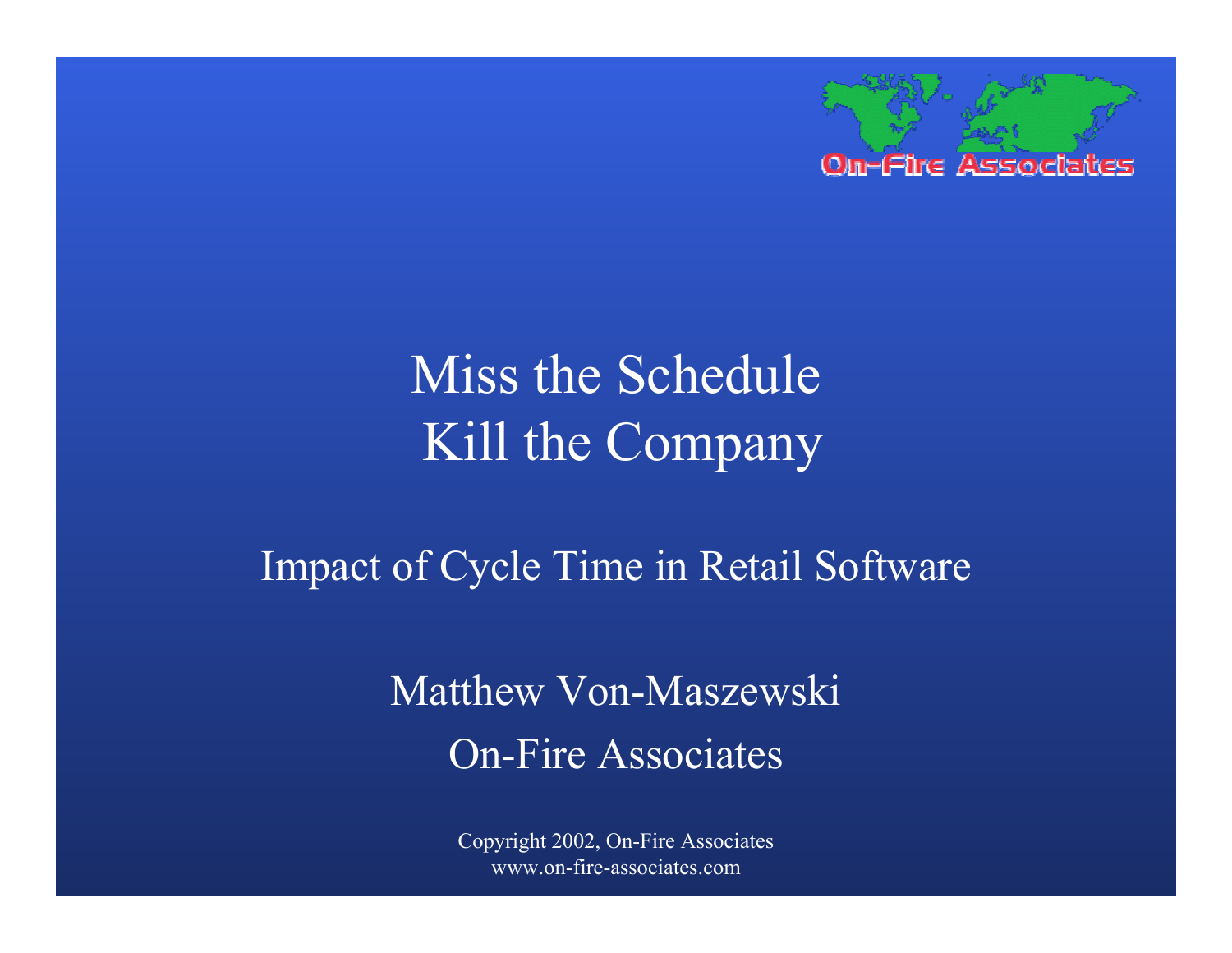#### **On-Fire Associates**

### Retail Software Business Cycle

- Budgeting / Staffing: October, November
- Concepts / Brainstorming / Prototypes: November, December, January
- External Alpha Test: May (4 weeks)
- External Beta Tests: July, August (8 weeks)
- Ship: September
- Any critical follow-up: November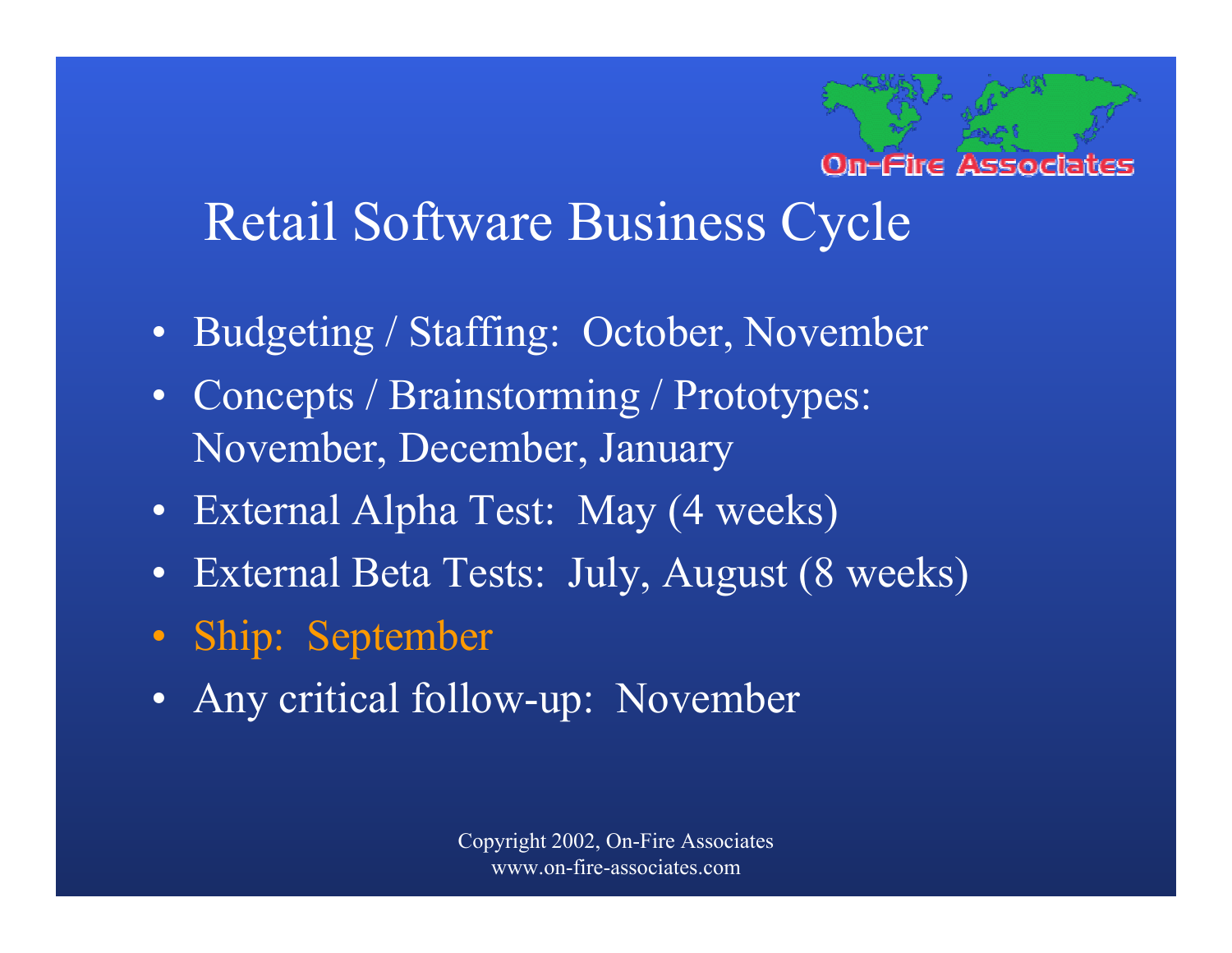#### **On-Fire Associates**

### Unconventional Control Variables

- Fixed
	- Time
	- Resources
	- **London Maria Barbara** Productivity
- Variable
	- Features
	- $\sim$ Quality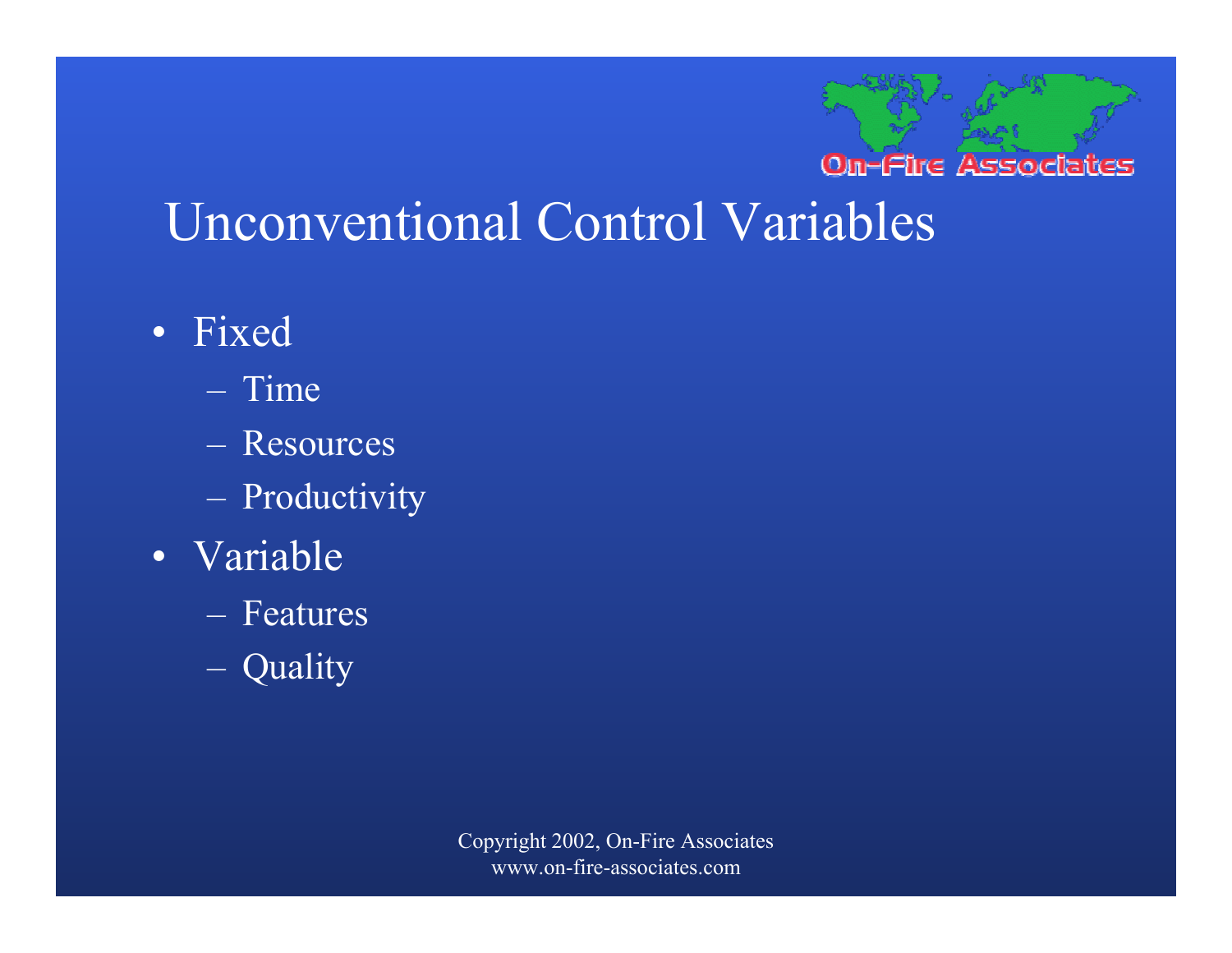

# Development Strategy

- • Rule: Trade lower priority features for better quality on higher priority features.
- Execution: Be ruthless with the above rule.
- $\bullet$  Schedule: Milestones Fixed, Content Flexible
	- **Little Controller Controller** Feature Bundle 1 & Alpha test
	- Feature Bundle 2 & Beta test
	- Feature Bundle 3 & Ship
- Bundle tasks:
	- Design, Code, Internal Test, Rework
	- External Test, Rework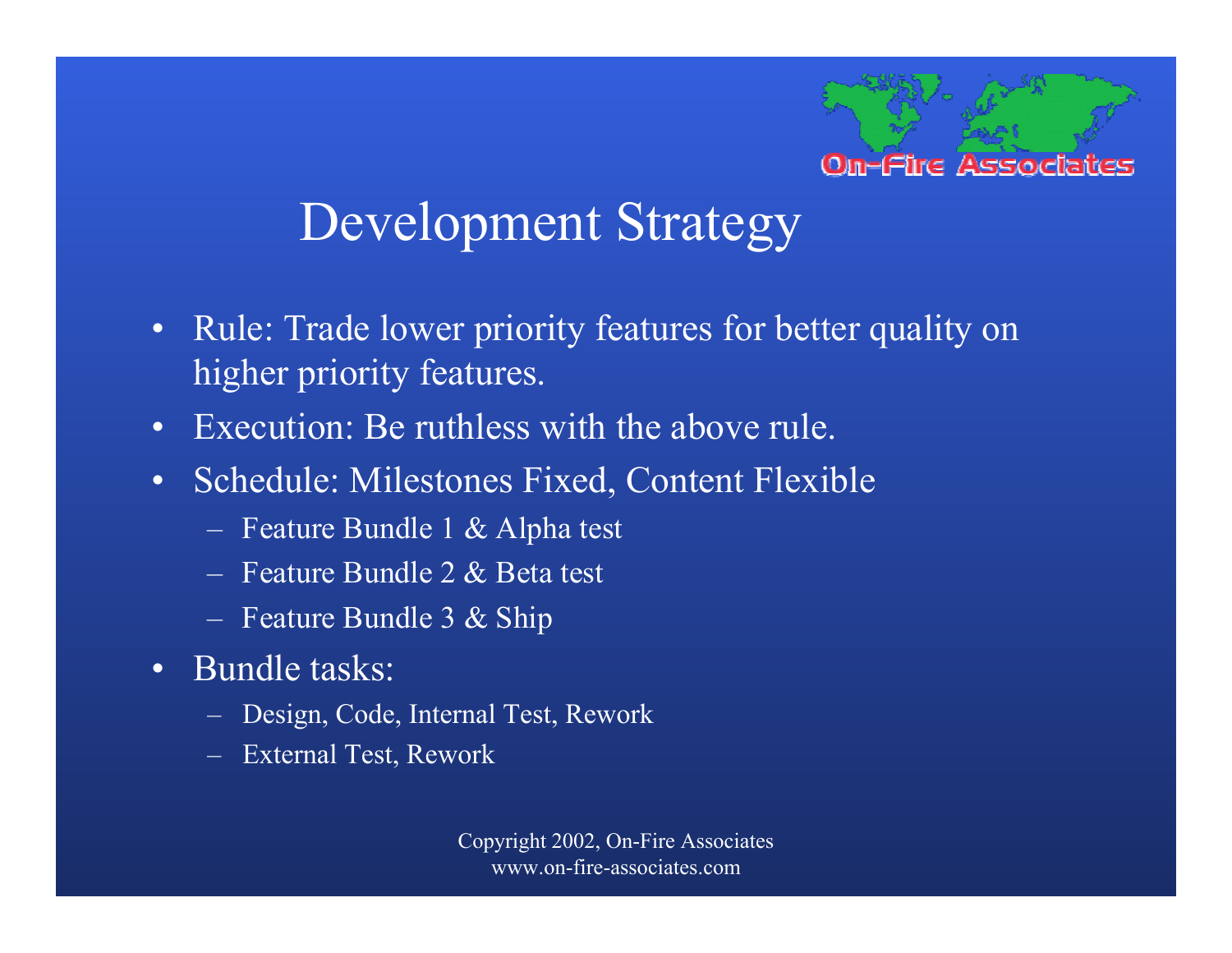

# Project Sequencing

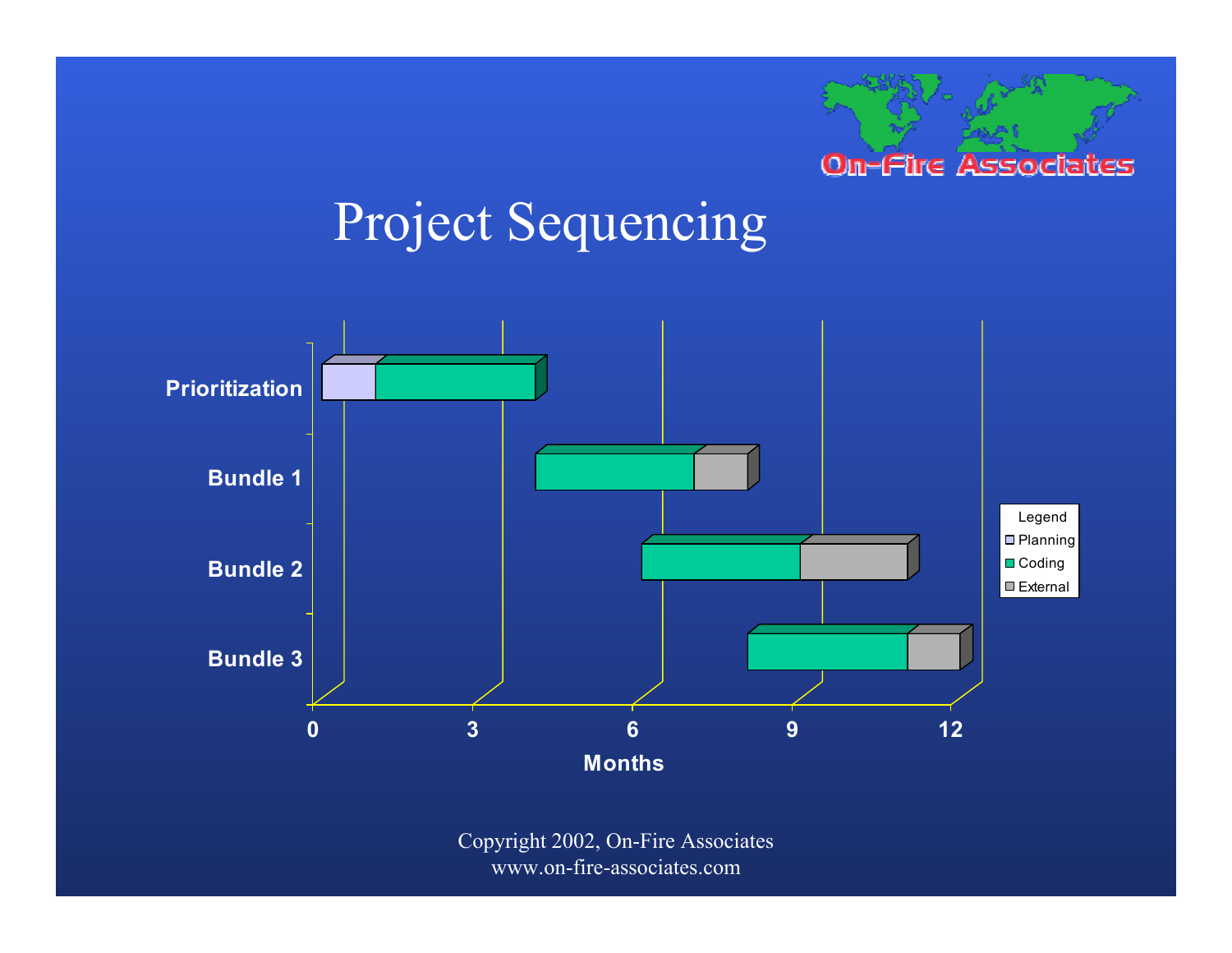#### **On-Fire Associates**

## Project Tracking and Control

- Project plan
	- $-$ Used Mac Project or Microsoft Project
	- and the contract of the contract of Created four sequential & traditional projects for bundle development
	- and the contract of the contract of Created fifth parallel project for printed documentation
- DRATS (bugs)
	- Root cause known within a week
	- Some graphs
- Weekly meeting agenda
	- $-$ Cross functional meeting
	- –Key dates, red flags, critical cross functional decisions